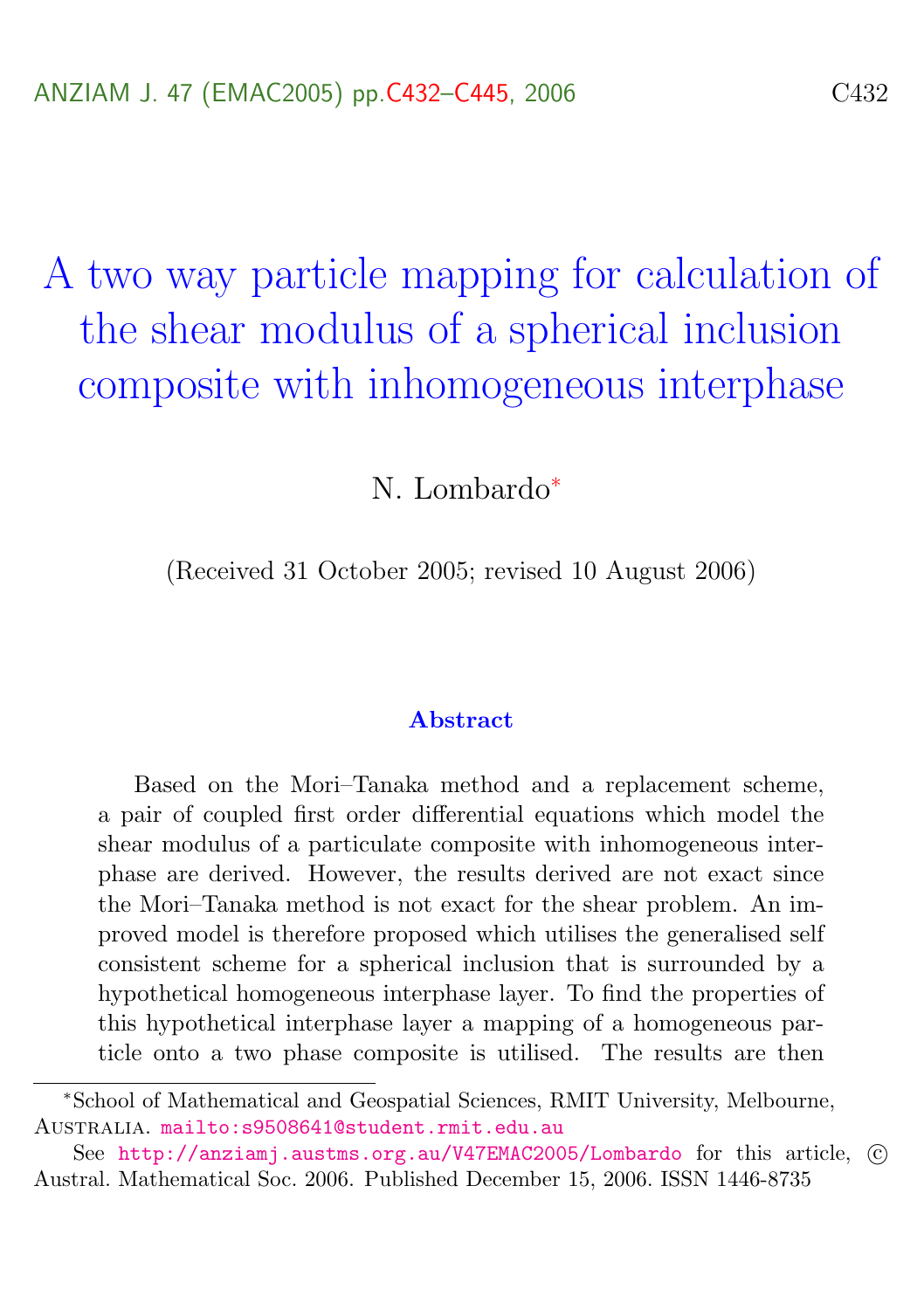presented for a simple power law profile and are shown to be consistent with the conclusions of Shen and Li [Int. J. Solids and Struct., 40, 2003, 1393–1409].

# **Contents**

|                   | 1 Introduction                                                                | C433                     |
|-------------------|-------------------------------------------------------------------------------|--------------------------|
|                   | 2 The Mori-Tanaka interphase model                                            | C435                     |
|                   | 3 The improved model<br>3.2 The GSC method with a homogeneous interphase C439 | C437<br>C <sub>437</sub> |
|                   | 4 Results                                                                     | C440                     |
|                   | 5 Conclusion                                                                  | C443                     |
| <b>References</b> |                                                                               |                          |

# <span id="page-1-0"></span>1 Introduction

A material, such as a polymer, that has some sort of reinforcing filler (or inclusion) embedded within it is known as a polymer composite. Fillers are added to the polymer with the aim of either improving the mechanical, thermal or electrical properties of the polymer or of improving a combination of these properties. The resulting composite material has many advantages over the original polymer and is therefore more suitable for particular applications than other more traditional materials.

Of particular importance on the overall mechanical properties of a com-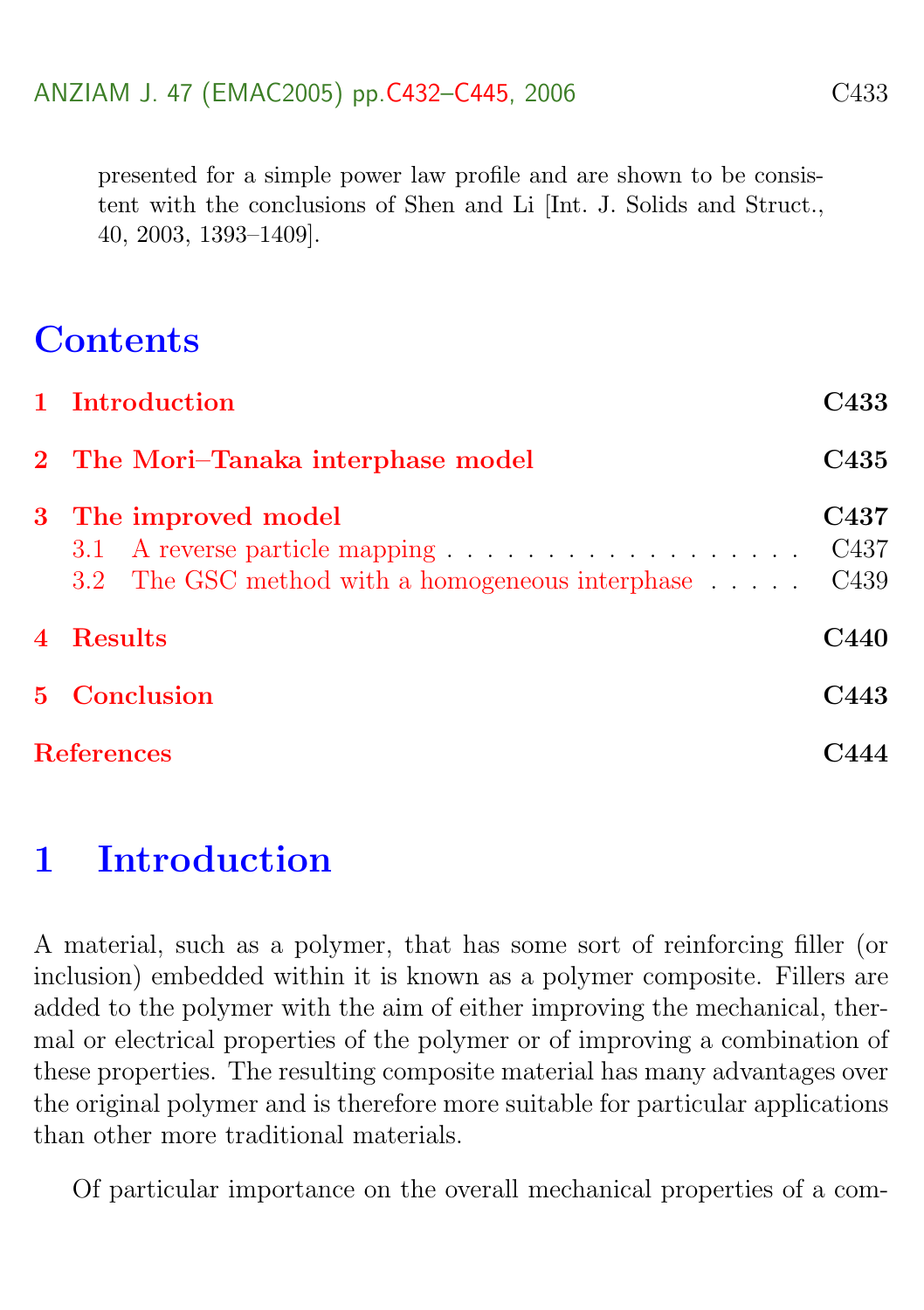#### <span id="page-2-1"></span>1 Introduction C434

posite is the interphase which is a three dimensional region immediately surrounding the inclusion. The bonding between the matrix and the inclusion occurs across this region and the stiffness properties of this region differ from that of the matrix and the inclusion.

Earlier work modeling the mechanical properties of composite materials ignored the effects of an interphase and are considered as two phase composites. The shear modulus of a two phase composite consisting of isotropic spherical inclusions surrounded by an isotropic matrix has been derived by Weng [\[2\]](#page-12-1) using the Mori–Tanaka method [\[3\]](#page-12-2) and a different expression has also been derived by Christensen & Lo [\[4\]](#page-12-3) using the Generalised Self Consistent (gsc) Scheme. The Generalised Self Consistent method provides the exact solution to the shear problem.

<span id="page-2-0"></span>In this work the shear modulus for a two phase composite containing spherical inclusions as derived by Weng [\[2\]](#page-12-1) using the Mori–Tanaka method is used, to account for an inhomogeneous interphase region surrounding each inclusion. A replacement method is used as has been done for the bulk modulus case [\[5\]](#page-13-0). The results for any profile of the interphase region are generalised by deriving a coupled pair of first order differential equations. The differential equations are then solved exactly for the same power law profile given in [\[5\]](#page-13-0), giving a closed form solution for the shear modulus. Since the differential equations that are derived are based on the Mori–Tanaka solution for the shear modulus which is only an approximation, an improved model based on the generalised self consistent method incorporating a homogeneous interphase is proposed. The results for the improved model are close to the Mori–Tanaka interphase model except for certain special cases which shall be discussed later.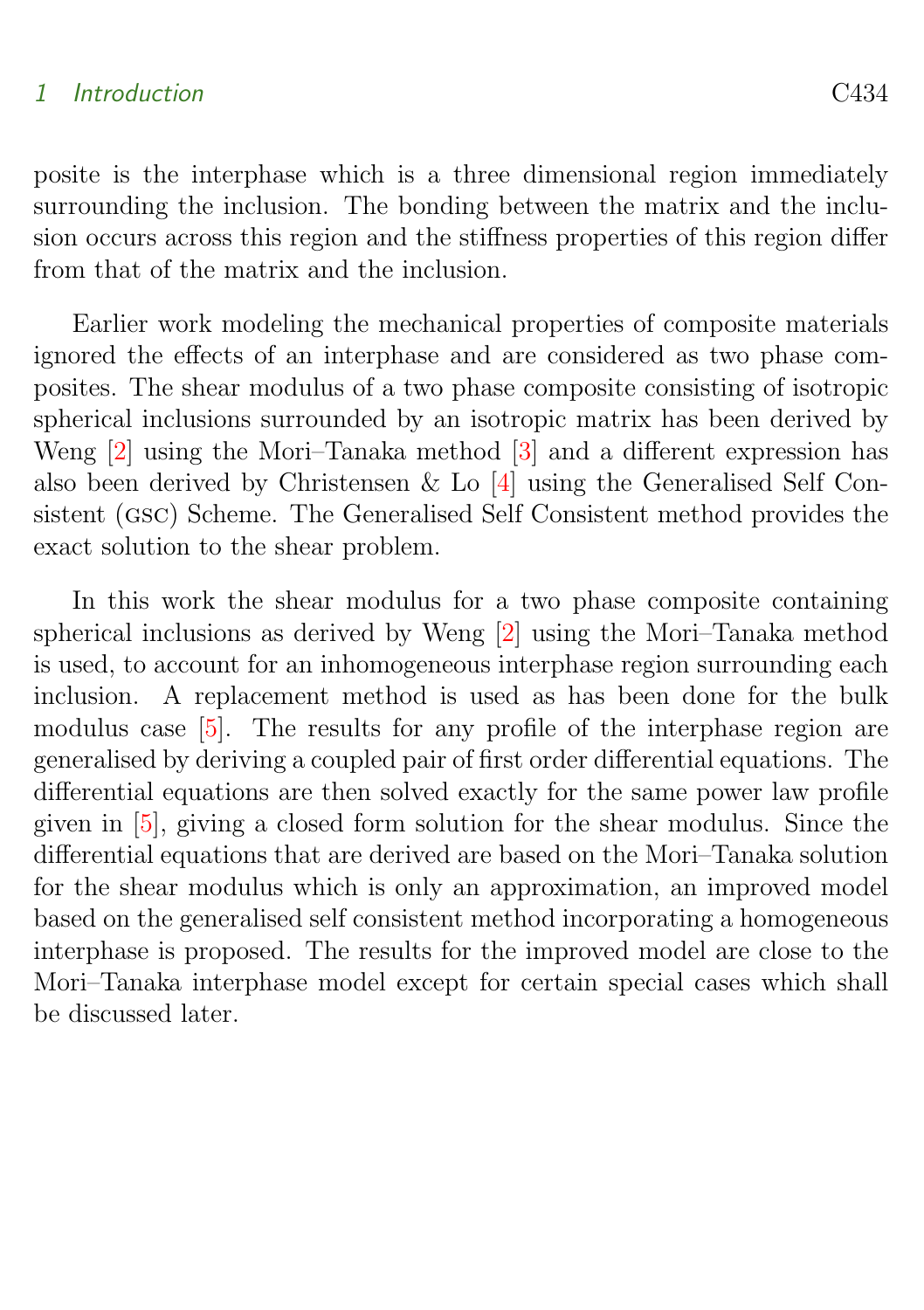#### <span id="page-3-1"></span>1 Introduction C435

## 2 The Mori–Tanaka interphase model

In this section we a model for the shear modulus of a composite with an inhomogeneous interphase is derived. The shear modulus of a two phase composite containing isotropic spherical inclusions surrounded by an isotropic matrix, as given by the Mori–Tanaka method, is

<span id="page-3-0"></span>
$$
\mu = \mu_m + c \left[ \frac{1}{\mu_p - \mu_m} + \frac{6}{5} \frac{(1 - c)(\kappa_m + 2\mu_m)}{\mu_m (3\kappa_m + 4\mu_m)} \right]^{-1}, \tag{1}
$$

where c is the volume fraction of the inclusions,  $\mu_p$  is the shear modulus of the inclusion, and  $\kappa_m$  and  $\mu_m$  are respectively the bulk and shear modulus of the matrix.

Consider an interphase region of finite size surrounding each inclusion as in [\[5\]](#page-13-0). The properties of the interphase are assumed to vary as a function of the radial distance from the centre of the inclusion. These functions are again assumed to be smooth, bounded and continuous. The radius of the inclusion is assumed to have length  $a$  and the thickness of the interphase is  $(b - a)$ .

The inclusion and interphase together are modeled as forming a new, effective spherical particle of radius b. It shall also be assumed that the inclusions are well spaced apart and that the interphase regions do not overlap. Note also that for the composite with inhomogeneous interphase, we denote the volume fraction of inclusions relative to all phases by  $d_0$ .

By splitting the interphase region into different layers or regions as in [\[5\]](#page-13-0), the particle and first layer of interphase is modeled as a new effective spherical particle. Equation [\(1\)](#page-3-0) is then re-applied using this new effective spherical particle as the inclusion phase and the next layer of interphase as being equivalent to the matrix phase. This technique is known as the replacement method and was proposed by Qiu & Weng  $[6]$  and Hashin  $[7]$ . Equation  $(1)$ may be re-applied over and over until all the layers have been used.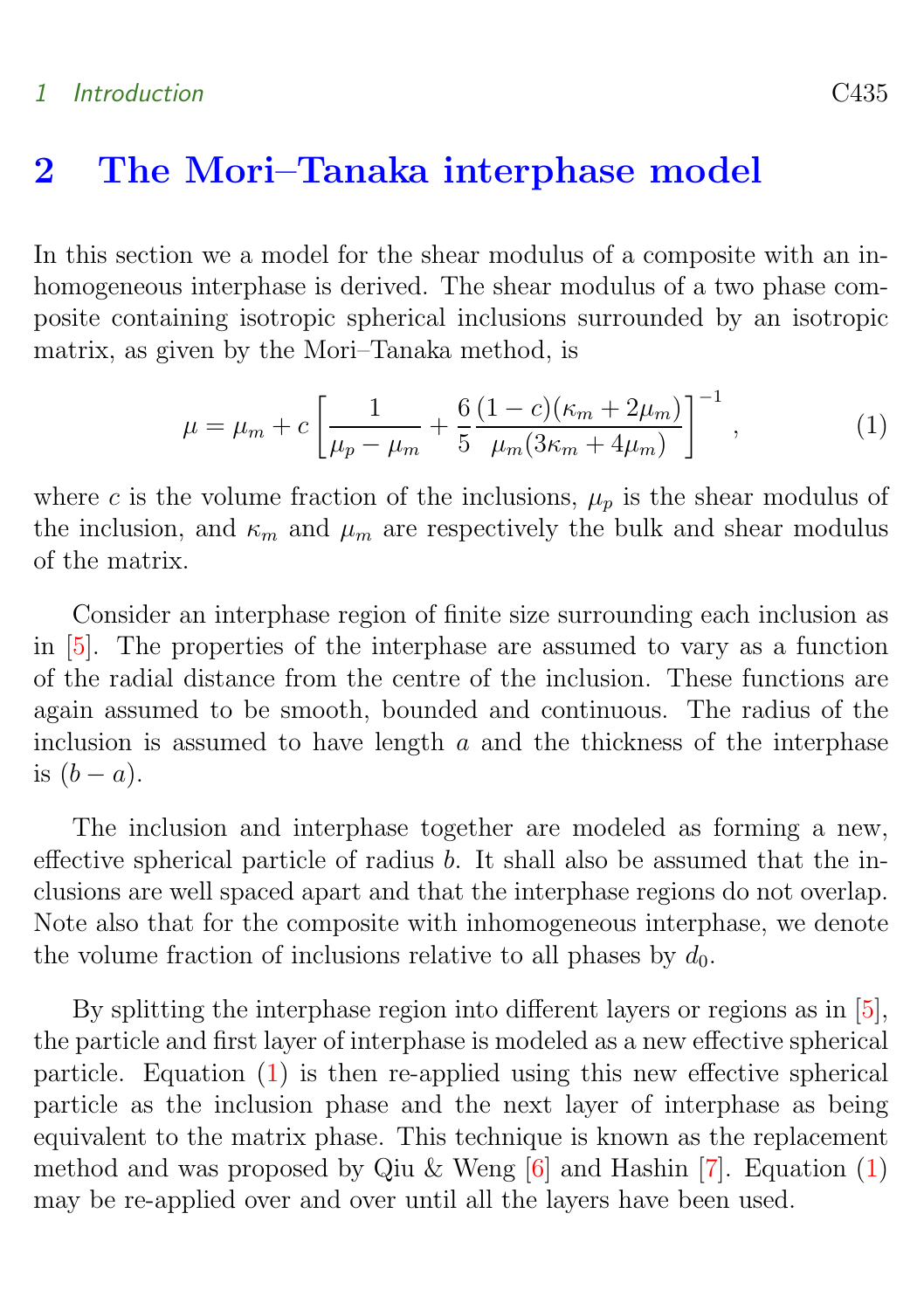#### <span id="page-4-4"></span>2 The Mori–Tanaka interphase model C436

The interphase region may be split into  $n$  concentric layers causing a partition  $P$  of [a, b] into n subintervals [\[5\]](#page-13-0). The lengths of these subintervals need not be the same and any point within each subinterval given by  $\xi_i \in$  $[x_{i-1}, x_i]$  may be chosen, where x represents the radial distance from the centre of the inclusion. Then everything proceeds here analogously to the bulk modulus case [\[5\]](#page-13-0).

The effective shear modulus  $\mu_i$  of the particle up to the *i*th layer is approximated by

<span id="page-4-0"></span>
$$
\mu_i = \mu(\xi_i) + d_i \left[ \frac{1}{\mu_{i-1} - \mu(\xi_i)} + \frac{6}{5} \frac{(1 - d_i)(\kappa(\xi_i) + 2\mu(\xi_i))}{\mu(\xi_i)(3\kappa(\xi_i) + 4\mu(\xi_i))} \right]^{-1}, \quad (2)
$$

where  $d_i = (x_{i-1}/x_i)^3$ ,  $1 \le i \le n$ ,  $\xi_i \in [x_{i-1}, x_i]$  and  $\mu_p = \mu_0$ .  $\kappa(x)$  and  $\mu(x)$ are functions describing the properties of the interphase region such that  $x \in [a, b]$  and  $\mu_{i-1}$  is an approximation to the shear modulus of the inner composite sphere.

The aim is to find the effective shear modulus,  $\mu_E$ , of the inclusion and whole interphase region:

<span id="page-4-3"></span>
$$
\mu_E=\lim_{n\to\infty}\mu_n,
$$

where  $\mu_n$  is found by solving the recurrence relation [\(2\)](#page-4-0).

The effective shear modulus of the inclusion and interphase is

<span id="page-4-2"></span><span id="page-4-1"></span>
$$
\mu_E = \frac{\mu_0 S(b) + T(b)}{\mu_0 U(b) + V(b)}.
$$
\n(3)

where  $S(x)$  and  $U(x)$  are the solutions of a pair of coupled first order linear differential equations:

$$
S'(x) = -\frac{3}{5x} \left( \frac{9\kappa(x) + 8\mu(x)}{3\kappa(x) + 4\mu(x)} \right) S(x) + \frac{3\mu(x)}{5x} \left( \frac{9\kappa(x) + 8\mu(x)}{3\kappa(x) + 4\mu(x)} \right) U(x), \tag{4}
$$

$$
U'(x) = \frac{18}{5x\mu(x)} \left( \frac{\kappa(x) + 2\mu(x)}{3\kappa(x) + 4\mu(x)} \right) S(x) - \frac{18}{5x} \left( \frac{\kappa(x) + 2\mu(x)}{3\kappa(x) + 4\mu(x)} \right) U(x), \tag{5}
$$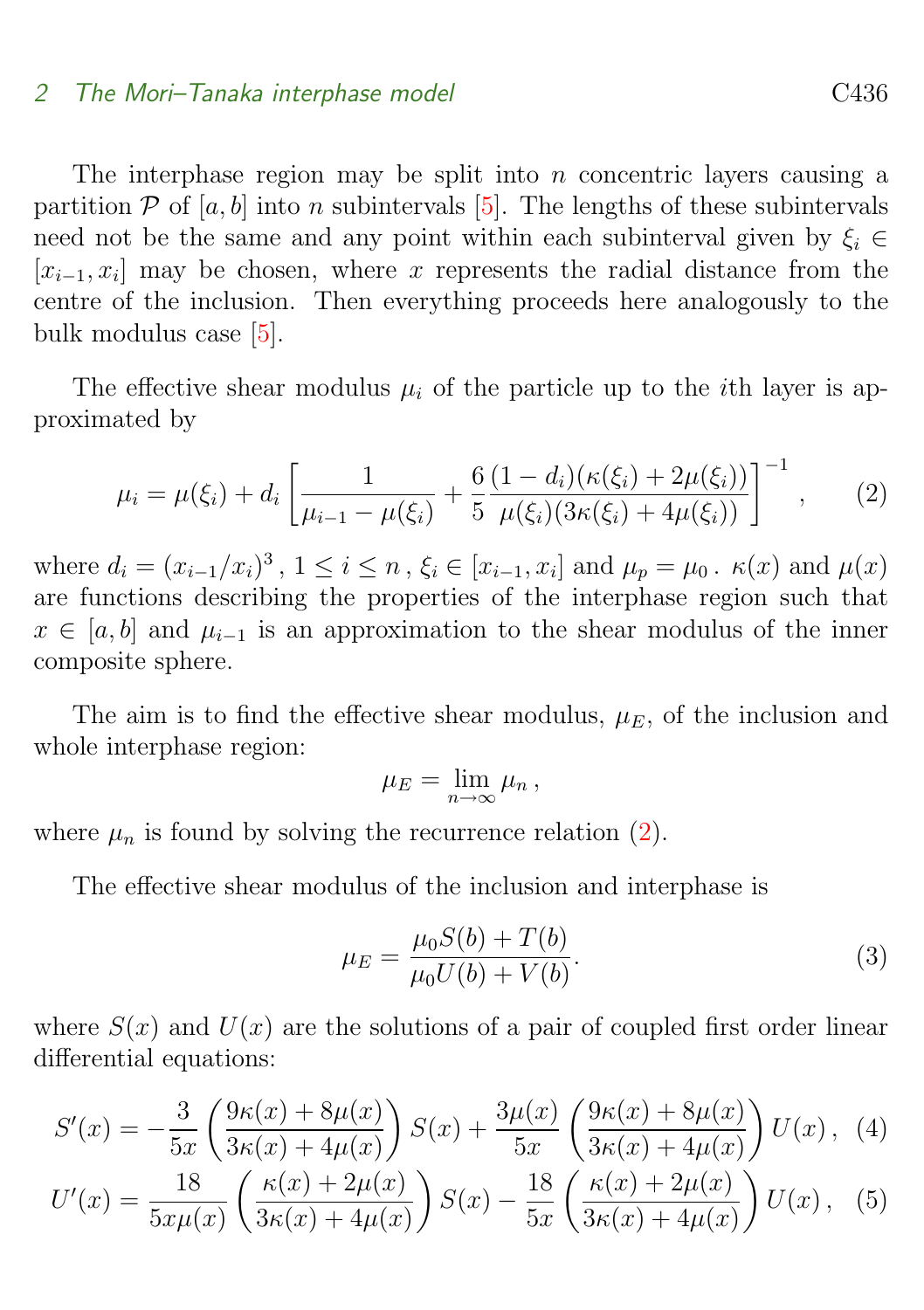<span id="page-5-2"></span>where  $S(a) = 1$ ,  $U(a) = 0$  and  $x \in [a, b]$ . A detailed derivation of these equations is given in [\[10\]](#page-13-3).

The functions  $T(x)$  and  $V(x)$  are found by solving equations [\(4\)](#page-4-1) and [\(5\)](#page-4-2) after replacing S with T and U with V, where  $T(a) = 0$ ,  $V(a) = 1$  and  $x \in [a, b]$ . Therefore, only one set of equations needs to be solved with appropriate care taken when accounting for the boundary conditions.

The shear modulus of the composite can then easily be found by substituting  $\mu_p = \mu_E$  in equation [\(1\)](#page-3-0) and letting  $c = d_0 b^3 / a^3$ .

# <span id="page-5-0"></span>3 The improved model

### <span id="page-5-1"></span>3.1 A reverse particle mapping

The above results represent a mapping of an inclusion with a surrounding interphase onto an effective homogeneous particle with different size and properties to the original inclusion. Therefore, other micromechanics models which have an explicit solution for the shear modulus may be incorporated into the present results. For example, in the Generalised Self Consistent Scheme, the shear modulus is given by the solution of a quadratic equation [\[4\]](#page-12-3). This result is useful in that it enables us to test the effect of the inhomogeneous region using other micromechanics models. This was the approach used recently by Shen & Li [\[1\]](#page-12-4) who checked their results against finite element computations. It was found that their model was rather accurate when the properties of the interphase vary between those of particle/fibre and matrix but was unsatisfactory when the interphase was much harder than both particle/fibre and matrix, and the matrix was harder than the inclusion.

The GSC method of Christensen & Lo  $[4]$  gives the exact solution to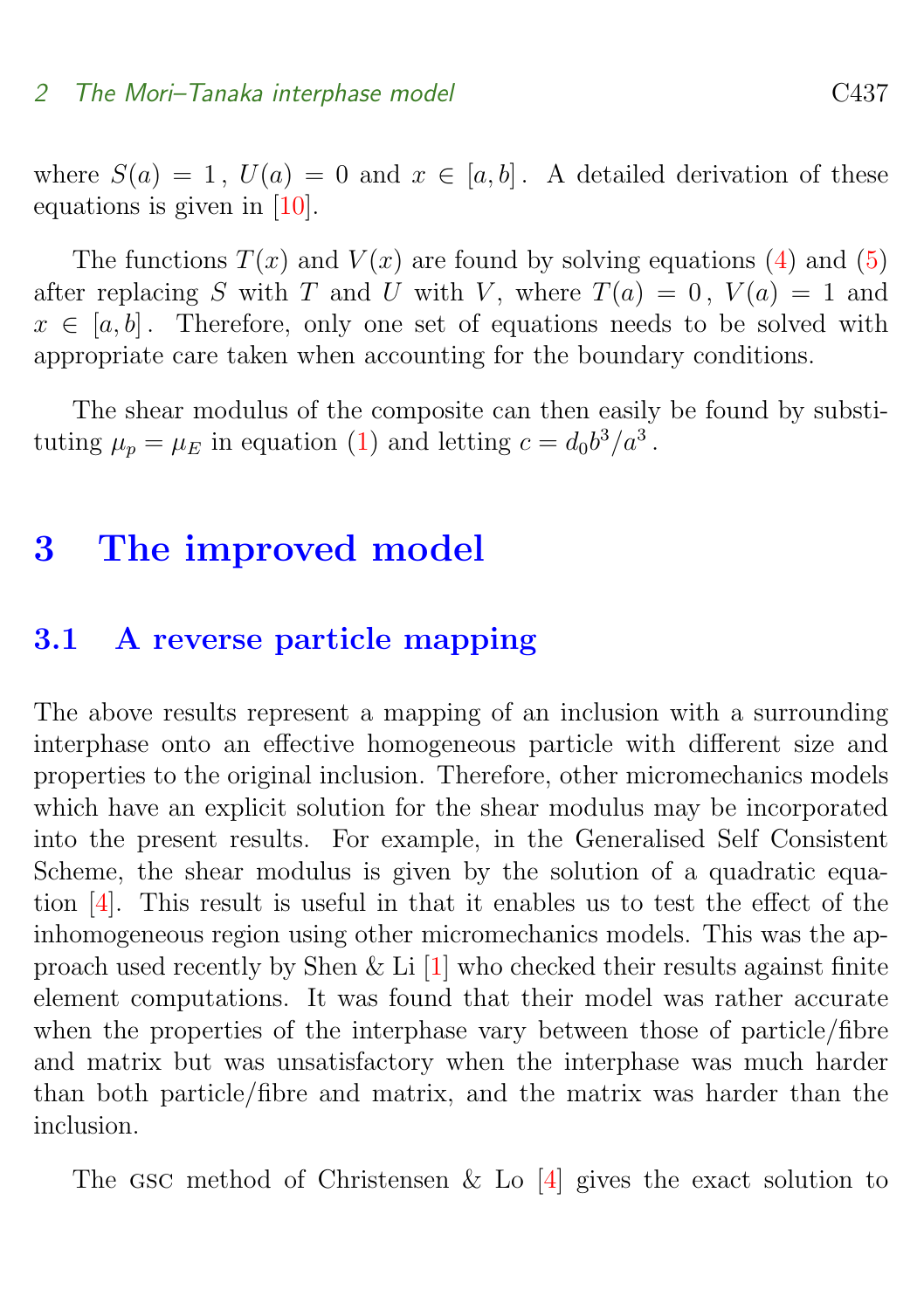#### <span id="page-6-0"></span>3 The improved model C438

the two phase shear problem whereas the Mori–Tanaka solution is only an approximation and consequently there is an error in the current method.

Wang & Jasiuk [\[9\]](#page-13-4) solved the shear modulus problem exactly for the power law profile using the gsc method by solving a partial differential equation for the displacement of the material that is subjected to shear strain at infinity. Use of this approach for other profiles may be problematic due to the complexity of the partial differential equation governing the displacement.

An alternative approach is therefore proposed where the results of Theocaris [\[8\]](#page-13-5) are utilised. Theocaris [\[8\]](#page-13-5) derives the shear modulus of a particulate composite with homogeneous interphase using the gsc method of Christensen  $&$  Lo [\[4\]](#page-12-3).

In order to estimate the shear property of the interphase a reverse mapping of the homogeneous properties of the effective particle consisting of inclusion and interphase onto a two phase composite is utilised as shown in Figure [1.](#page-7-1) Note that perfect bonding is assumed to exist between the phases. This can be achieved by solving the following two simultaneous equations for  $\kappa_i$  and  $\mu_i$ :

$$
\kappa_E = \kappa_i + \frac{a^3}{b^3} \left[ \frac{1}{\kappa_p - \kappa_i} + \frac{3(1 - \frac{a^3}{b^3})}{3\kappa_i + 4\mu_i} \right]^{-1}
$$
  
and 
$$
\mu_E = \mu_i + \frac{a^3}{b^3} \left[ \frac{1}{\mu_p - \mu_i} + \frac{6}{5} \frac{(1 - \frac{a^3}{b^3})(\kappa_i + 2\mu_i)}{\mu_i(3\kappa_i + 4\mu_i)} \right]^{-1},
$$

where the subscript i denotes the interphase. Note that  $\kappa_E$  and  $\mu_E$  are given by [\[5\]](#page-13-0) and [\(3\)](#page-4-3) respectively. The solution to these two simultaneous equations gives only one physically realistic solution, that is  $\kappa_i > 0$  and  $\mu_i > 0$ . The remaining solutions may be discarded.

Therefore, by utilizing the above values for  $\kappa_i$  and  $\mu_i$  and then solving the shear problem with a homogeneous interphase using the gsc method, an improvement in the accuracy of the results should be achieved.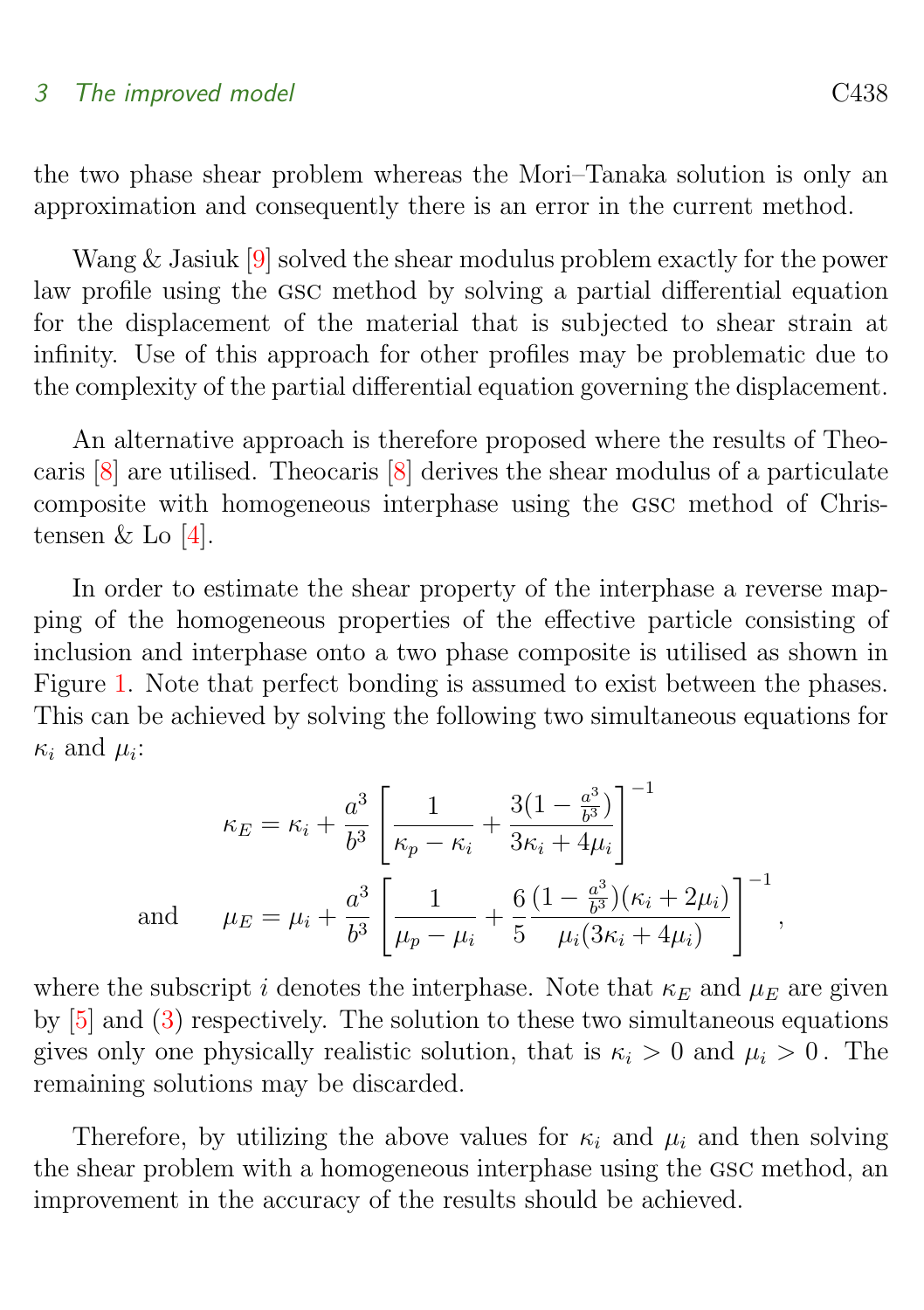<span id="page-7-2"></span>

<span id="page-7-1"></span>FIGURE 1: A mapping of a homogeneous particle consisting of inclusion and interphase onto a two phase composite.

## <span id="page-7-0"></span>3.2 The GSC method with a homogeneous interphase

In the original model, a composite sphere or cylinder consisting of the inclusion and a concentric shell with the property of the matrix, is embedded in a surrounding material which has the unknown properties of the composite material. Theocaris [\[8\]](#page-13-5) extended this model by incorporating a homogeneous interphase region surrounding the inclusion. A detailed description of this method is also given by Lombardo [\[10\]](#page-13-3).

Everything proceeds similarly to the case where no interphase region is present [\[4\]](#page-12-3). The solution involves solving the equations of equilibrium in each of the homogeneous phases when the composite is subjected to shear strain at infinity. The unknowns which appear in these solutions are found by ensuring continuity of stresses and displacements at each interface. A result obtained by Eshelby [\[11\]](#page-13-6) is also used to eliminate one of the unknown constants. The solution to the remaining unknown constants is found by solving a  $12 \times 12$  matrix system as opposed to an  $8 \times 8$  matrix system that occurs when the interphase is neglected [\[4\]](#page-12-3).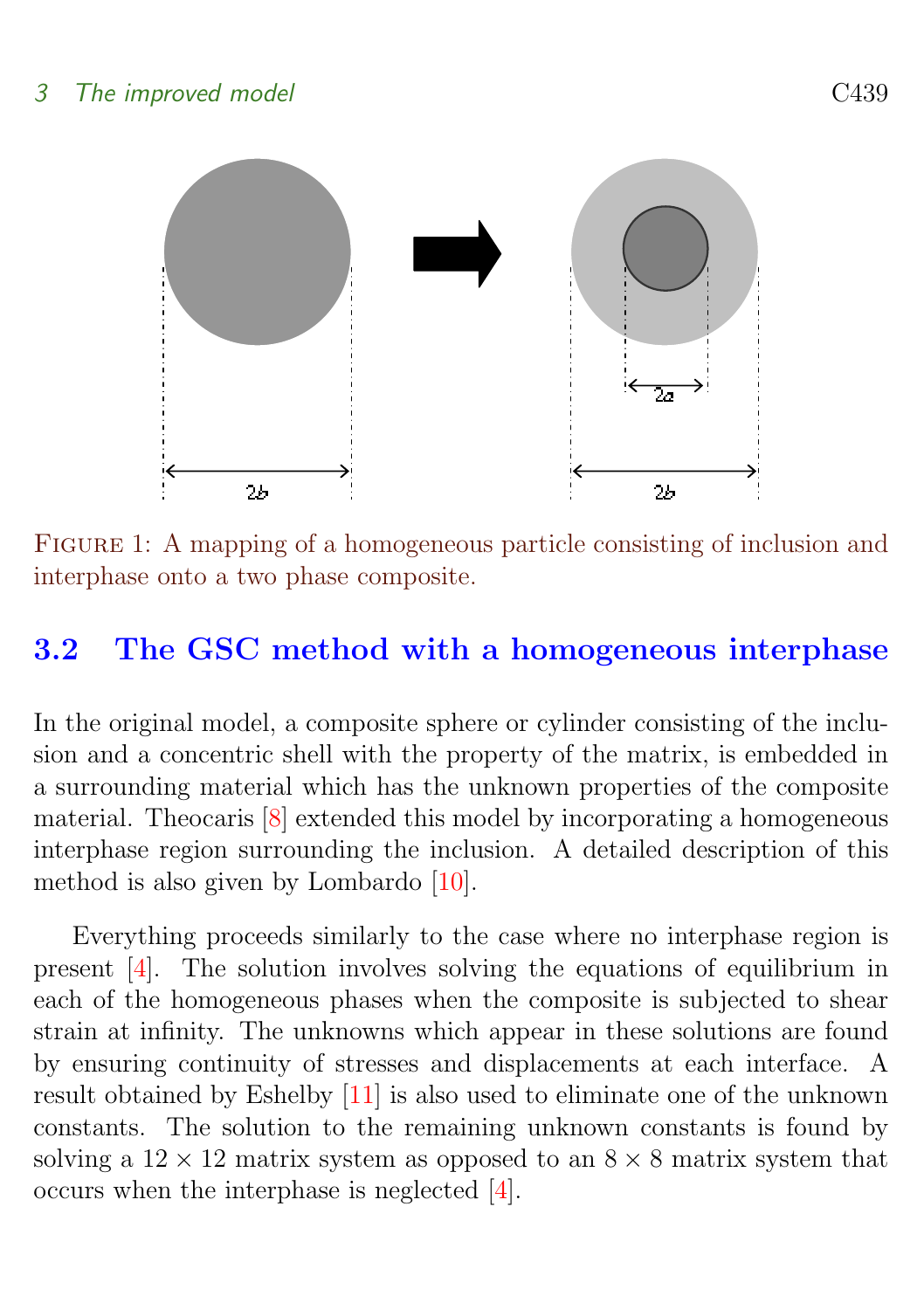## <span id="page-8-1"></span><span id="page-8-0"></span>4 Results

To check whether the model is satisfactory, a simple power law function as in [\[5\]](#page-13-0) is considered. Shen & Li concluded in their work that their model for the shear modulus was not satisfactory when the interphase is much harder than the matrix and the particle inclusion, and the inclusion softer than the matrix. Since their model, like the current model, is based on the Mori– Tanaka solution for the shear modulus, the present model will reflect the same behaviour. However, it is worthwhile for such cases to consider the behaviour of the improved model which employs the generalised self consistent method.

A comparison between the improved model and the Mori–Tanaka interphase model is shown below by considering the following variations in the interphase properties given in Figures [2](#page-9-0) and [3.](#page-10-0) The material properties used were  $\kappa_m = 22$ ,  $\mu_m = 11$ ,  $\kappa_p = 14$  and  $\mu_p = 3$  and the interphase region was assumed to have a thickness of 25% of the radius of inclusion. Also, various values of J (an interphase parameter which measures the modulus at the surface of the inclusion relative to the modulus of the matrix), were chosen such that the interphase properties are harder than both inclusion and matrix, a similar case considered in the work of Shen & Li [\[1\]](#page-12-4).

For such an interphase profile the shear modulus as a function of inclusion concentration using the Mori–Tanaka interphase model and the improved model are plotted and are given respectively in Figures [4](#page-10-1) and [5.](#page-11-1)

Figures [4](#page-10-1) and [5](#page-11-1) show that the larger the value of J, the greater the variation in the Mori–Tanaka interphase model and the improved model. This behaviour is also reflected in the work of Shen  $\&$  Li [\[1\]](#page-12-4) who used a damage parameter to change the properties of the interphase region. This damage parameter is analogous to the parameter J. They measured the change in the strain energy based on the present model to finite element computations. For the shear modulus, they showed that the larger the damage parameter, the smaller the error in the strain energy between the present method and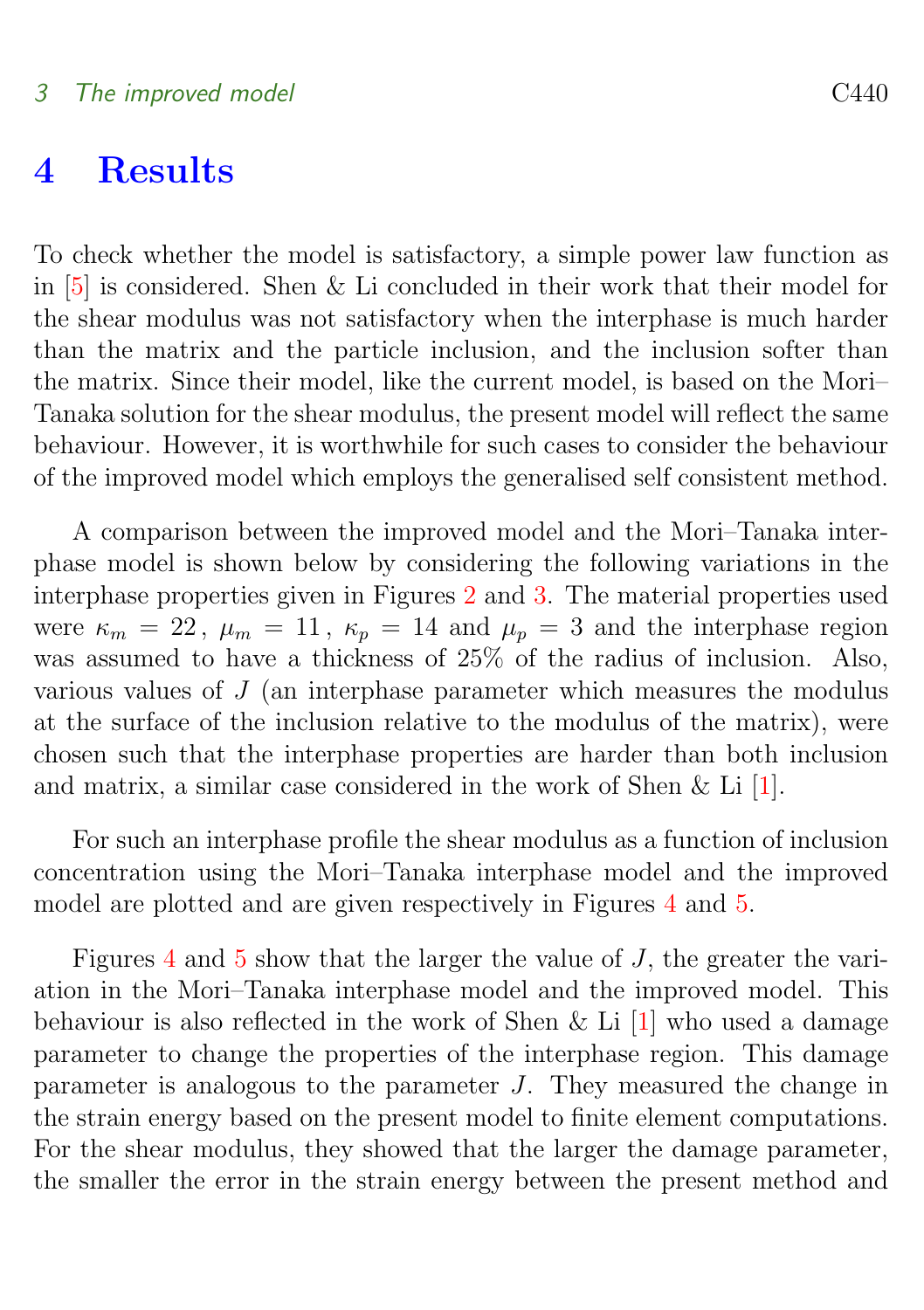

<span id="page-9-0"></span>FIGURE 2: The bulk modulus as a function of the radial distance,  $x$ .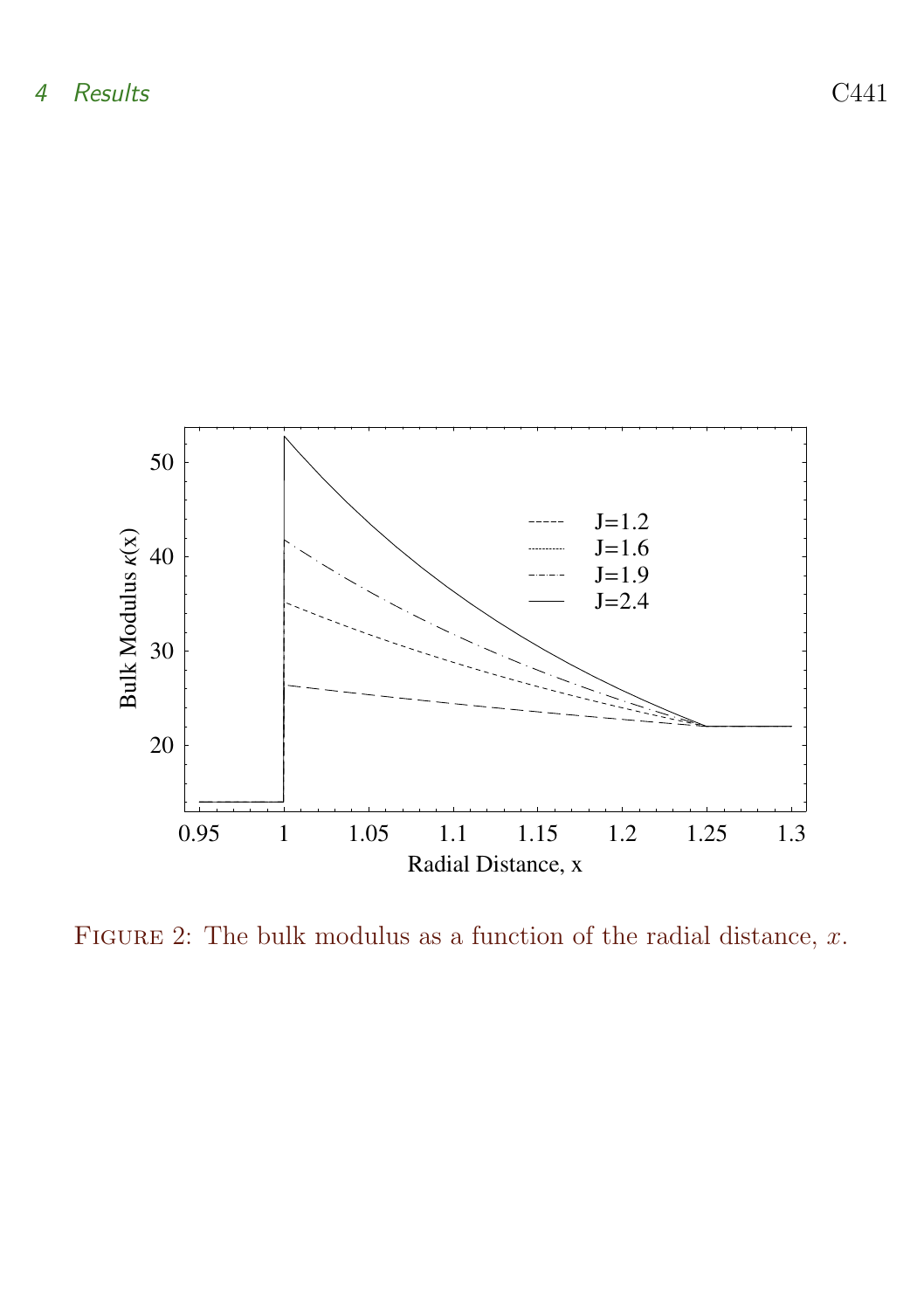

FIGURE 3: The shear modulus as a function of the radial distance,  $x$ .

<span id="page-10-0"></span>

<span id="page-10-1"></span>Figure 4: The relative shear modulus of a composite as a function of inclusion concentration for various values of J, plotted using the Mori–Tanaka interphase model.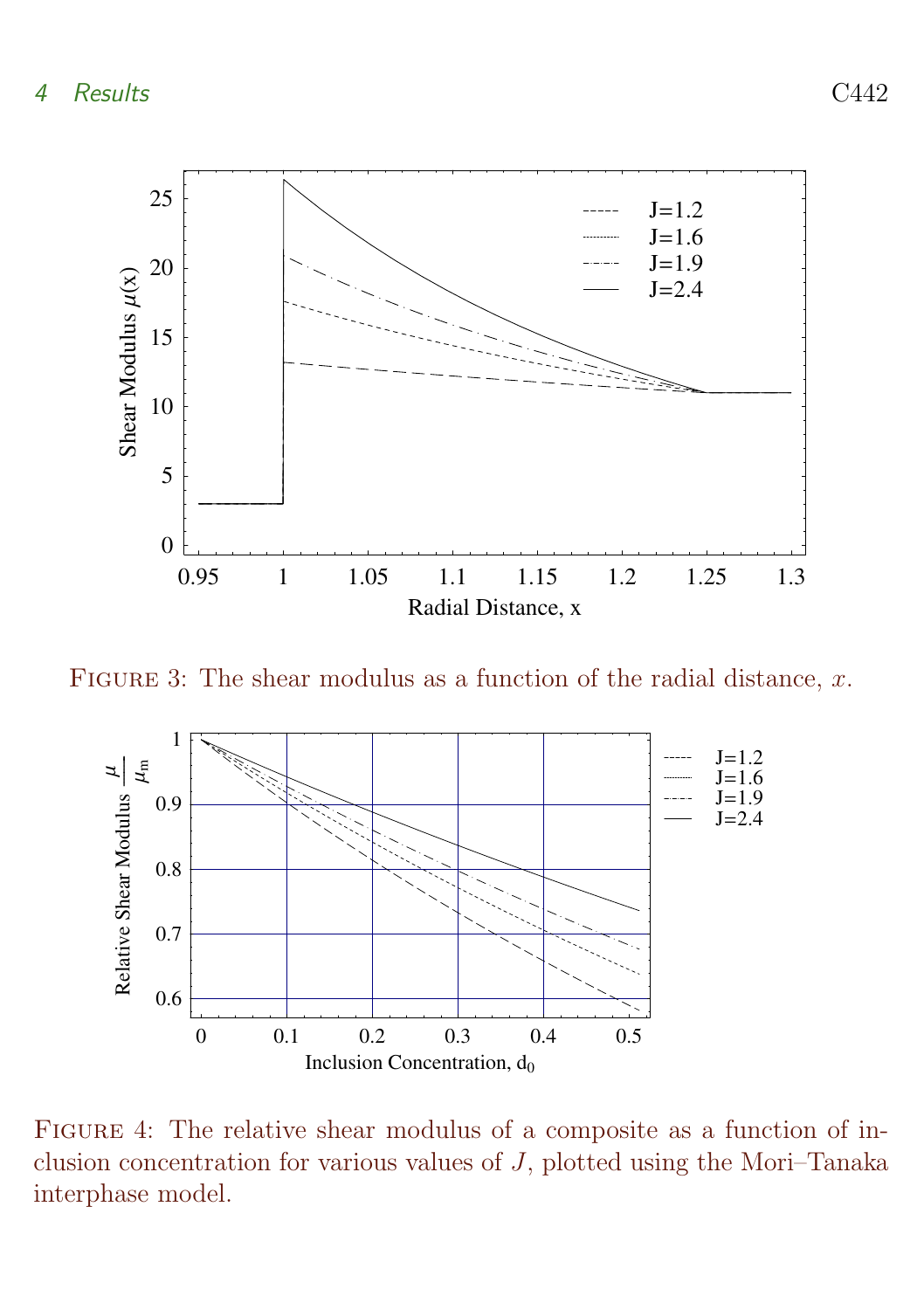## <span id="page-11-2"></span>4 Results C443



<span id="page-11-1"></span>Figure 5: The relative shear modulus of a composite as a function of inclusion concentration for various values of  $J$ , plotted using the improved  $\csc$ homogeneous model.

the finite element computations, a behaviour that is reflected in the current work.

# <span id="page-11-0"></span>5 Conclusion

An approximation was obtained to the shear modulus of a particulate composite with an inhomogeneous interphase using a result obtain by Weng [\[2\]](#page-12-1) for a two phase composite based on the Mori–Tanaka method. As in the bulk modulus case, an exact solution for the effective shear modulus of the inclusion and interphase using power law profile was obtained from a coupled pair of differential equations. To account for the fact that the Mori–Tanaka solution is not exact, the generalised self consistent method of Christensen and Lo [\[4\]](#page-12-3) was employed. This was achieved by doing a reverse mapping of the homogeneous particle consisting of inclusion and interphase back onto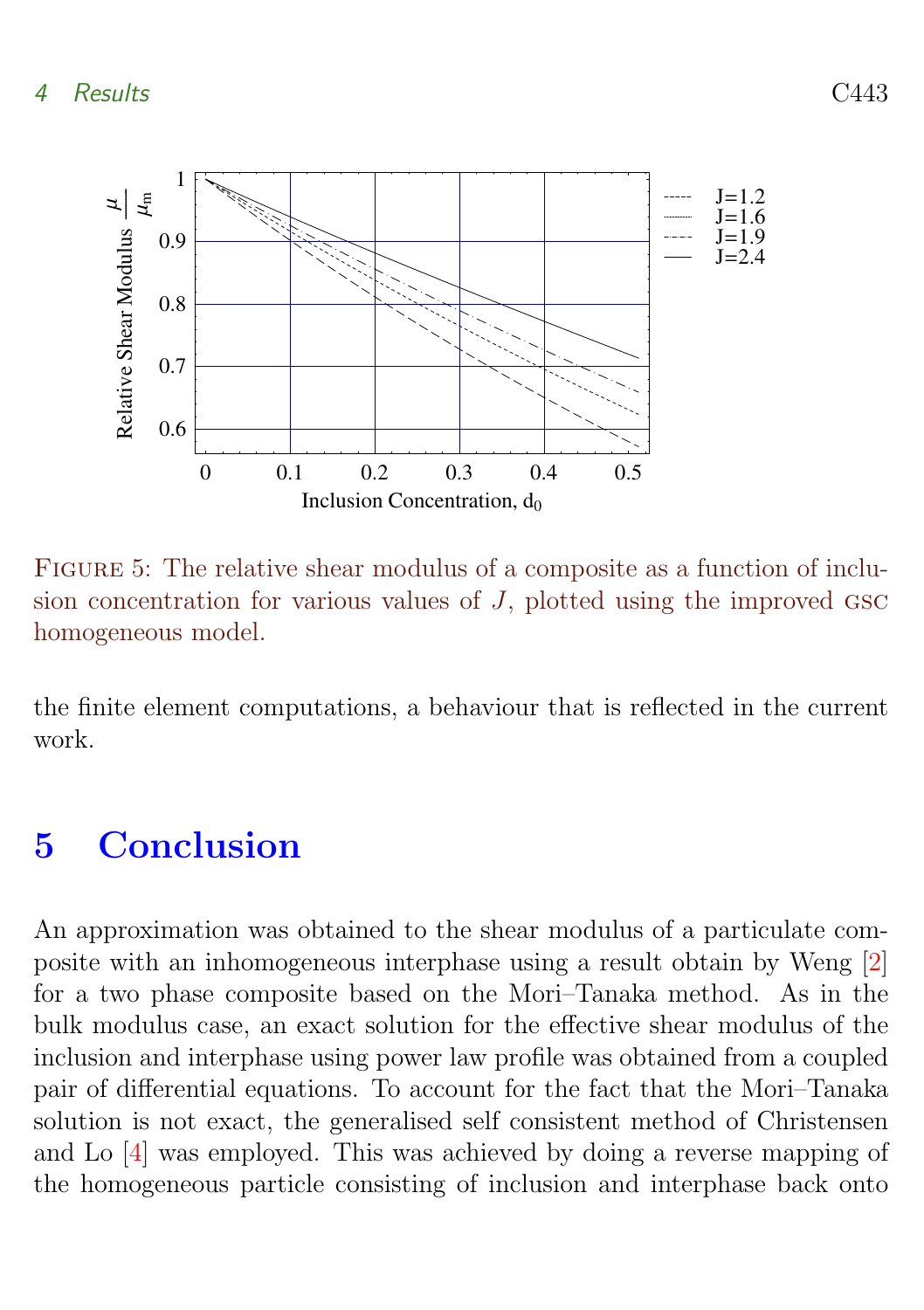### <span id="page-12-5"></span>5 Conclusion C444

a two phase composite. Such a mapping made it possible to estimate the equivalent homogeneous property of the interphase. The gsc method was then modified to account for this homogeneous interphase region surrounding the inclusion. The accuracy of the improved model seems to depend on how good the estimate is of the equivalent homogeneous properties of the interphase since the method is exact after these properties are known. It is not known how accurate the method is that we use to measure the equivalent homogeneous properties of the interphase. However, the results reflect the behaviour that is expected. That is, when the properties of the interphase vary between inclusion and matrix, then the difference between both models is small or hardly perceived. However, when the inclusion is softer than the matrix and the interphase is harder than both, then the results show a clear difference between both models, a result that is reflected in the work of Shen  $\&$  Li [\[1\]](#page-12-4).

# **References**

- <span id="page-12-4"></span><span id="page-12-0"></span>[1] Shen, L. and Li, J. Effective elastic moduli of composites reinforced by particle or fiber with an inhomogeneous interphase. International Journal of Solids and Structures 40 2003, 1393–1409. [C437,](#page-5-2) [C440,](#page-8-1) [C444](#page-12-5)
- <span id="page-12-1"></span>[2] Weng, G. J. Some elastic properties of reinforced solids, with special reference to isotropic ones containing spherical inclusions. International Journal of Engineering and Science 22, 1984, 845–856. [C434,](#page-2-1) [C443](#page-11-2)
- <span id="page-12-2"></span>[3] Mori, T., Tanaka, K. Average stress in matrix and average elastic energy of materials with misfitting inclusions. Acta Metallurgica 21, 1973, 571–574. [C434](#page-2-1)
- <span id="page-12-3"></span>[4] Christensen, R. M., Lo, K. H. Solutions for the effective shear properties in three phase sphere and cylinder models. Journal of the